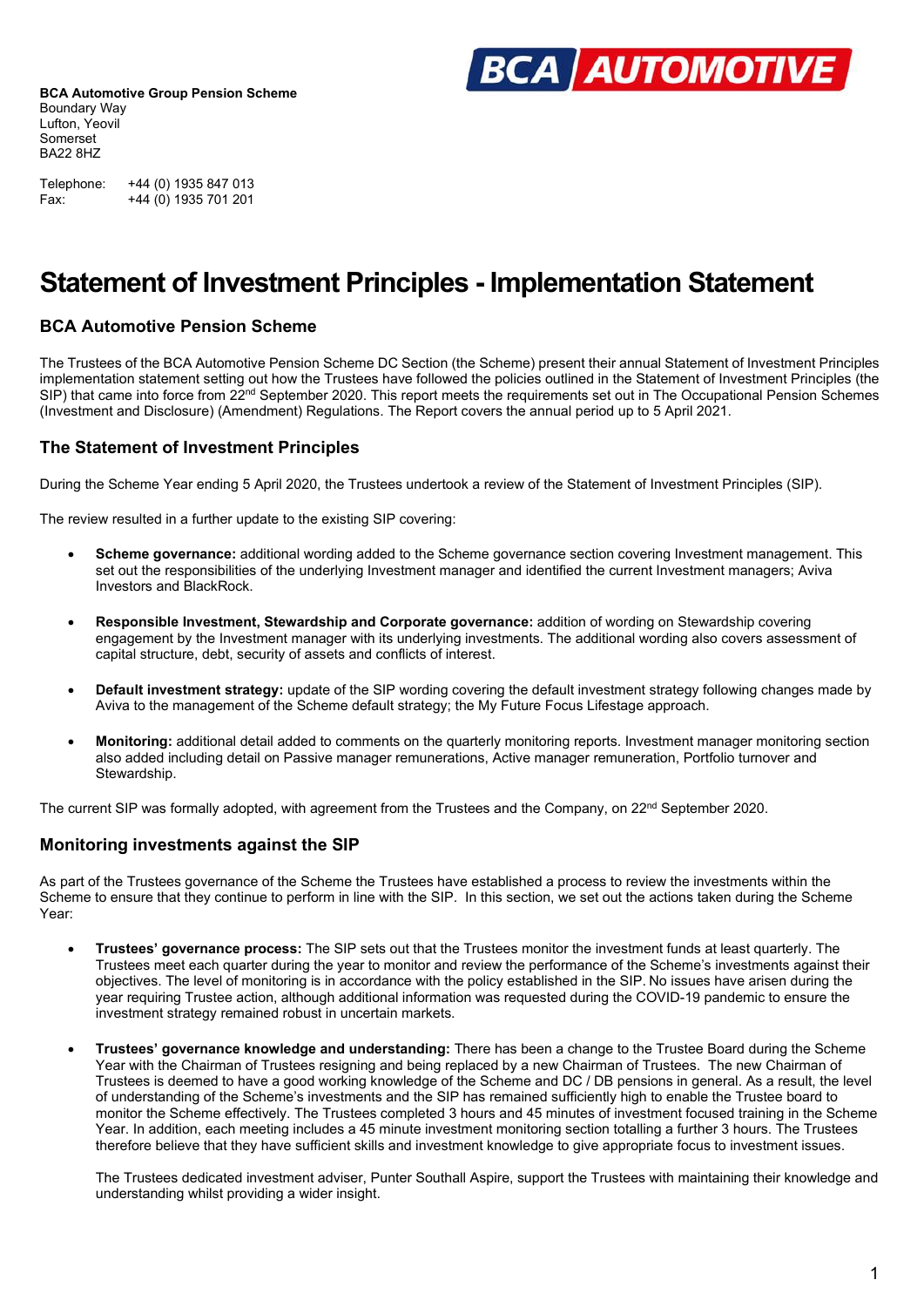

Telephone: +44 (0) 1935 847 013 Fax: +44 (0) 1935 701 201

- **Trustees' governance investment advice:** During the scheme year, the Trustees received investment advice from Punter Southall Aspire reviewing the suitability of the default investment strategy (along with the wider fund range). The result of this review showed that the default investment strategy is still consistent with the aims and objectives set out in the SIP. In addition, the Trustees receive investment advice as part of its annual Value For Members assessment, which assessed the value for members provided by the Scheme's investment funds. The advice provided by Punter Southall Aspire met and exceeded in part the monitoring processes set out within the SIP. The Trustees are satisfied that they had appropriate support to undertake the monitoring of the investments included in the Scheme.
- **Scheme Investment objective:** The Scheme's default investment strategy is the Aviva My Future Focus Investment strategy. The objectives of the default investment strategy are:
	- When further from retirement the fund aims to grow the value of members' pension savings ahead of inflation over the long-term.
	- During the 10 year period leading up to the members' Selected Retirement Date, the pension fund within the default investment strategy is moved from investments with a greater exposure to the stock market into more cautious investments. This aims to reduce the members' exposure to risk from stock market fluctuations. This programme is designed to reflect the new pension freedoms, by no longer targeting the purchase of an annuity, whilst also achieving long term growth for members at acceptable levels of risk and charges.

Through the governance and monitoring process the Trustees conclude that these funds continue to meet these objectives in line with the SIP.

It should be noted that over the scheme year Aviva changed the benchmark of both constituent funds of the My Future Focus Lifestage approach (the My Future Focus Growth & My Future Focus Consolidation) from a Fixed weight comparator to a Bank of England base rate comparator.

- The My Future Focus Growth benchmark changed from a fixed weight comparator of 75% FTSE Developed and 25% ICE BofAML Sterling Broad Market to a Bank of England base rate +4%.
- The My Future Focus Consolidation benchmark changed from a fixed weight comparator of 75% ICE BofAML Sterling Broad Market and 25% FTSE Developed to a Bank of England base rate +2%.
- **Strategic asset allocation:** The Default investment strategy saw no changes to the Strategic asset allocation over the scheme year. There were some minor changes to the asset allocation over the scheme year but this was limited to dynamic tactical asset allocation changes made quarterly in response to market movements. This is especially evident in the move from an underweight position in equities at the start of Q2 2020 to an overweight position as at the end of Q1 2021.
- **Manager monitoring: Default investment strategy:** The monitoring that took place during the Scheme year via a triennial review of the Default investment strategy and the ongoing quarterly investment reporting concluded that the default investment strategy was performing well against its benchmarks. This contrasts with last year's implementation report and in some part due to the changes to the primary benchmark for the My Future Focus Growth and My Future Focus Consolidation.
- **Manager monitoring: wider fund range:** The Trustees reviewed the funds members invest in on a self-select basis. The Trustees do not assess the appropriateness of the funds selected by members on a self-select basis. However, during the year the Trustees consider whether the funds have performed in line with their stated objective. During the year, the Trustees consider each fund to have performed in line with the policies set out within the SIP.
- **Non-financial matters:** The Trustees' policy as detailed in the SIP is to delegate consideration for non-financial matters to the underlying investment managers. During the Scheme year, the default investment strategy's stewardship activity was undertaken by Aviva Investors. The Trustees have received regular updates from Aviva on their approach to Stewardship and ESG considerations the last being on the 24<sup>th</sup> February 2021. The Trustees are also monitoring voting behaviour of the underlying Investment Managers. Therefore, the default investment strategy has performed in line with the policies set out in the SIP.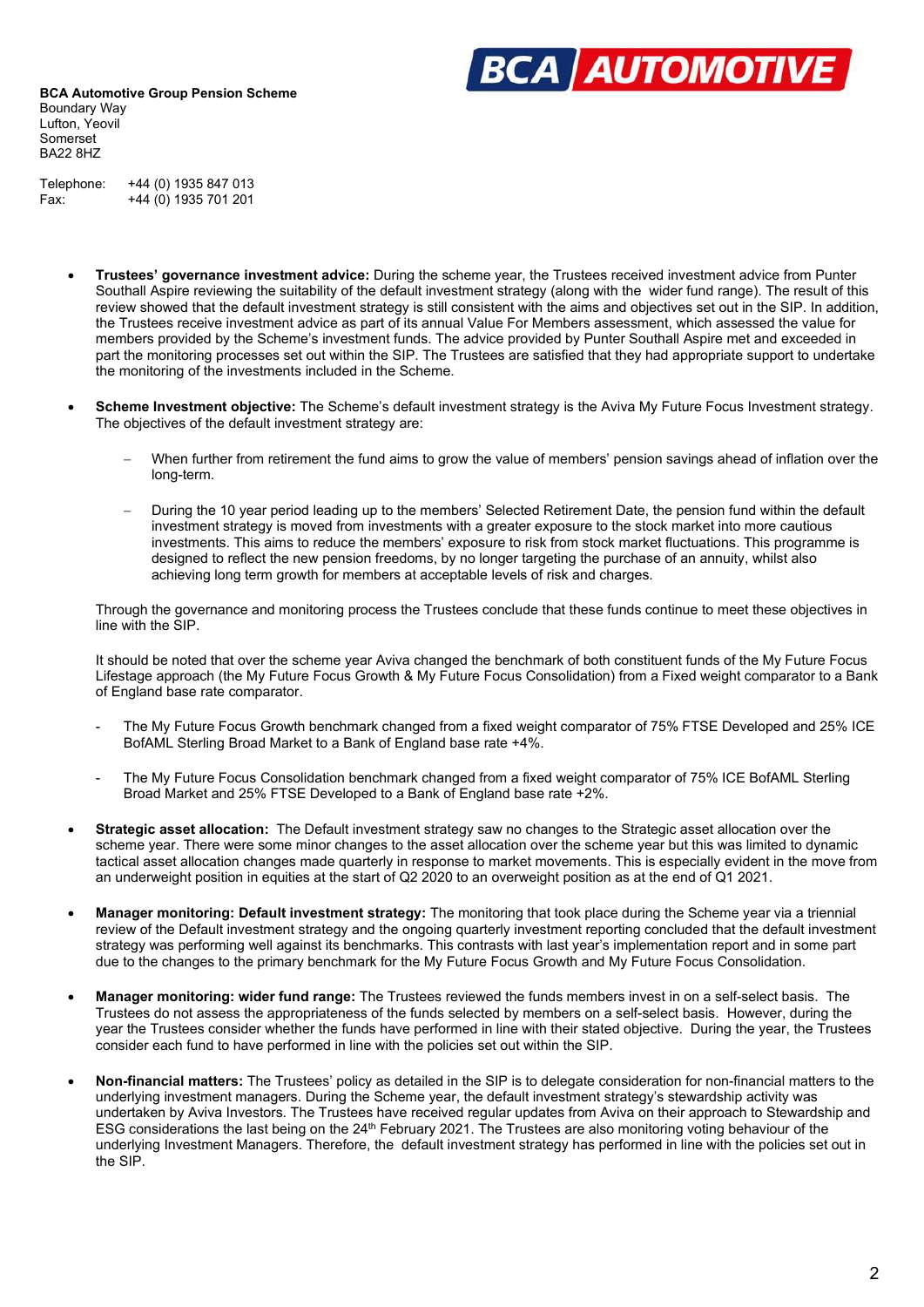

Telephone: +44 (0) 1935 847 013 Fax: +44 (0) 1935 701 201

> Later in this report we consider further some of the ESG activity undertaken within the Default investment strategy. The Trustees note that Aviva has a strong ESG team with clear polices on major matters. Key features of this include being a signatory to the UN Principles of Responsible Investing and having in place a climate change policy committed to tackling climate change.

- **Engagement with underlying Companies invested in:** The Trustees are aware that Aviva undertake a high level of engagement with companies and organisation that they are invested in through the policyholder assets.
- **Divergences from the SIP:** The Trustees have not identified any areas where the Scheme's investments have diverged from the policies set out within the SIP.



#### **Trustee Conclusion**

- The Trustees acknowledge that it is their responsibility, with guidance from their Investment Adviser, to ensure the assets of the DC sections under the Scheme are invested in accordance with the policies and objectives set out in the Statement of Investment Principles.
- The Trustees confirm that a further review of the SIP has occurred during this scheme year and have included an explanation of the changes to the SIP.
- The Trustees confirm that they have considered this implementation statement and agree that, in their opinion, the policies and objectives set out in the Scheme's Statement of Investment Principles have been followed without material deviation during this scheme year

#### **Assessing voting rights of the Scheme**

During the Scheme year the Trustee's DC investments were managed by Aviva Investors and BlackRock via the Aviva NGP platform.

The Scheme's investment holdings are structured as unit holdings within pooled investment funds. Therefore, the Trustee does not have direct influence on the voting rights but delegates this to the Investment Manager. The below list confirms those funds that hold equity:

- Aviva My Future Focus Growth
- Aviva My Future Focus Consolidation
- Aviva My Future Focus Drawdown
- Aviva My Future Growth
- Aviva My Future Consolidation
- Aviva BlackRock (40:60) Global Equity Index Tracker
- Aviva BlackRock (60:40) Global Equity Index Tracker
- Aviva BlackRock UK Equity Index
- Aviva BlackRock World (Ex-UK) Equity Index
- Aviva Cautious Managed
- Aviva Managed
- Aviva UK Equity
- Aviva Global Equity
- Aviva Secure Growth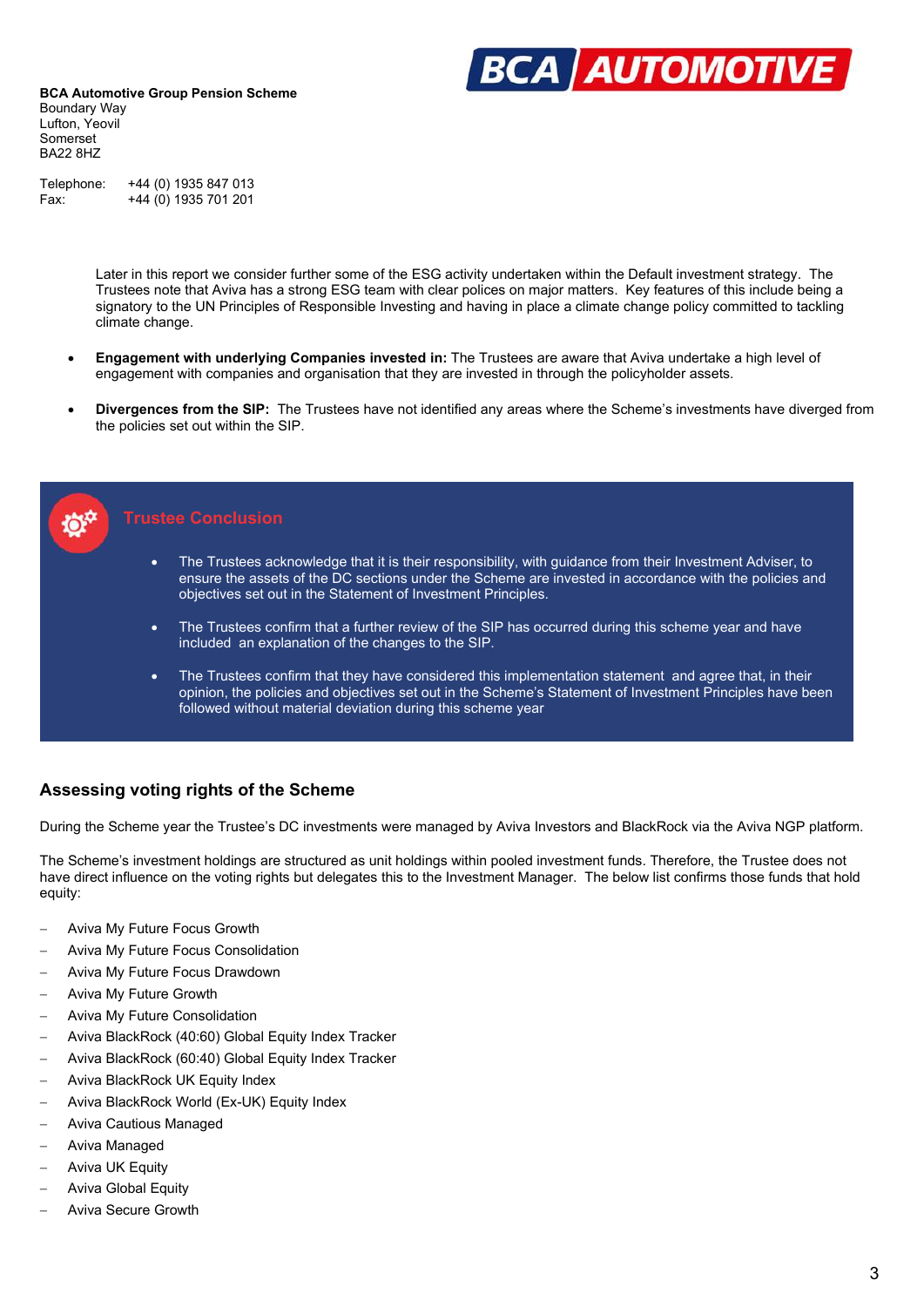

Telephone: +44 (0) 1935 847 013 Fax:  $+44(0)$  1935 701 201

During the Scheme year the Trustees investments were managed by Aviva and BlackRock. In the below table we summarise their engagement:

| <b>Fund</b>                                                                                                                  | <b>Meetings</b><br>eligible to vote<br>at over the<br>year to<br>05/04/2021 | <b>Resolutions</b><br>eligible to vote<br>on over the<br>year to<br>05/04/2021 | $%$ of<br>eligible<br>resolutions<br>voted | Of the<br>resolutions<br>voted on, %<br>voted with<br>management? | Of the<br>resolutions<br>voted on, %<br>voted against<br>management? | Of the<br>resolutions<br>voted, %<br>abstained |
|------------------------------------------------------------------------------------------------------------------------------|-----------------------------------------------------------------------------|--------------------------------------------------------------------------------|--------------------------------------------|-------------------------------------------------------------------|----------------------------------------------------------------------|------------------------------------------------|
| Aviva My Future<br><b>Focus Growth</b><br>Aviva My Future<br><b>Focus Consolidation</b><br>Aviva My Future<br>Focus Drawdown | 5,315                                                                       | 58,742                                                                         | 98.8%                                      | 67.73%                                                            | 30.7%                                                                | 1.57%                                          |
| Aviva My Future<br>Growth<br>Aviva My Future<br>Consolidation                                                                | 2,984                                                                       | 39,077                                                                         | 96.44%                                     | 71.78%                                                            | 26.32%                                                               | 1.76%                                          |
| Aviva BlackRock<br>(40:60) Global Equity<br><b>Index Tracker</b>                                                             | 2,984                                                                       | 38,007                                                                         | 95.36%                                     | 73.90%                                                            | 24.20%                                                               | 1.90%                                          |
| Aviva BlackRock<br>(60:40) Global Equity<br>Index Tracker FP                                                                 | 2,765                                                                       | 35,730                                                                         | 95.30%                                     | 74.20%                                                            | 23.90%                                                               | 2.00%                                          |
| Aviva BlackRock UK<br>Equity Index                                                                                           | 808                                                                         | 11,058                                                                         | 99.62%                                     | 93.20%                                                            | 5.40%                                                                | 1.40%                                          |
| Aviva BlackRock<br>World (Ex-UK)<br><b>Equity Index</b>                                                                      | 2,180                                                                       | 27,012                                                                         | 93.74%                                     | 65.70%                                                            | 32.10%                                                               | 2.20%                                          |
| Aviva Cautious<br>Managed                                                                                                    | 29                                                                          | 477                                                                            | 100%                                       | 95.00%                                                            | 5.00%                                                                | 0.40%                                          |
| Aviva Managed                                                                                                                | $\overline{7}$                                                              | 1001                                                                           | 100%                                       | 98.60%                                                            | 1.40%                                                                | 0.00%                                          |
| Aviva UK Equity                                                                                                              | 53                                                                          | 962                                                                            | 100%                                       | 98.60%                                                            | 1.40%                                                                | $0.00\%$                                       |
| <b>Aviva Global Equity</b>                                                                                                   | 509                                                                         | 6574                                                                           | 100%                                       | 90.20%                                                            | 9.40%                                                                | 0.40%                                          |
| <b>Aviva Secure Growth</b>                                                                                                   | N/A                                                                         | N/A                                                                            | N/A                                        | N/A                                                               | N/A                                                                  | N/A                                            |

The Trustees delegate voting to the fund manager. Therefore, no one vote is more significant in the context of the Trustees policies or the policies set out within the SIP. However, Aviva investors undertake the stewardship activity for the Scheme's default which the Trustees believe has the most material impact on the Scheme's membership. The key directives within the voting behaviour of Aviva during the Scheme year focused on the following commitments:

- Material ESG factors are integrated into the investment approach for all asset classes and regions Aviva Investors operate in.
- Shareholder rights and obligations are exercised and voting power is utilised, so companies are being run for those that own them.
- Aviva Investors are responsible stewards of assets and engage with multiple parties to encourage the adoption of progressive ESG practices over time.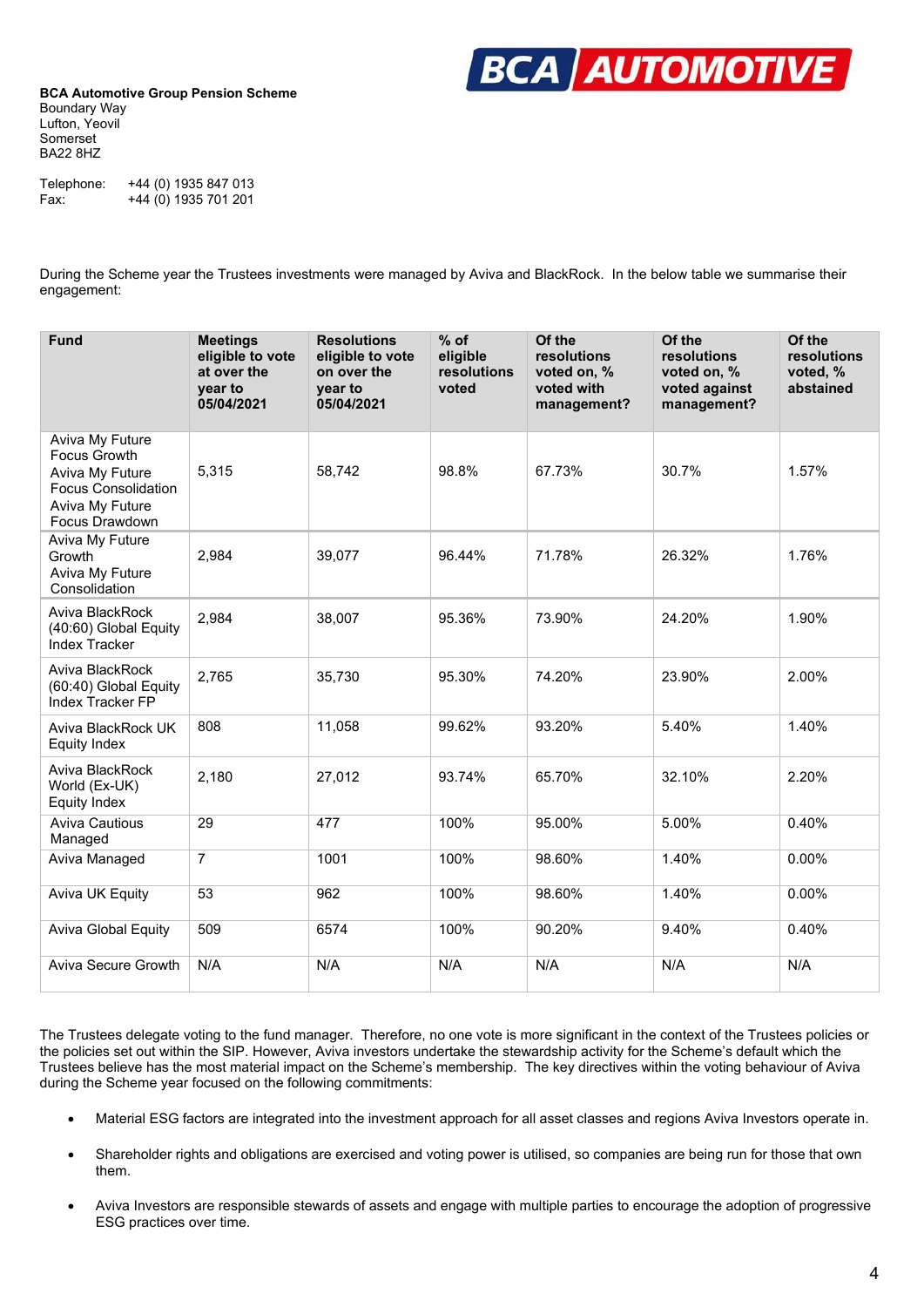

Telephone: +44 (0) 1935 847 013 Fax: +44 (0) 1935 701 201

- Client ESG preferences are identified and suitable investment solutions are provided to meet their ethical and sustainability needs.
- Seek to positively influence market reforms to help shape a more sustainable capital market that can deliver better long-term financial and social outcomes for clients.
- Aviva Investors endeavour to hold themselves to the same governance and ethical standards expected of others.

Aviva Investors' approach is made up of:

- Integration across all asset classes and fund strategies;
- Stewardship through voting and engagement;
- Avoidance of companies and sectors (both complying with regulation and in house risk tolerance); and
- Market reform utilising Aviva Investor's influence as a large institutional investor.

Aviva Investors subscribe to proxy advisory services to prepare research and recommendations in line with the custom policy and refer certain issues for further consideration. In making voting decisions, Aviva Investors use governance and other research from a number of sources. These include IVIS services and ISS-Ethix, Vigeo EIRIS and MSCI. Research is used for data analysis only as Aviva Investors have their own robust voting policy, which is applied to all holdings. Voting recommendations are not automatically followed, Aviva Investors vote based on their in-house policy, taking into consideration the views of the fund manager and the conversations with the company through voting specific engagement.

Below, we set out voting and engagement activity that may be of interest to our membership.

| Company                                | <b>Details</b>                                                                                                                                                                                                                                                                                                                                                                                                                                                                                                                                                                                                                                                                                                                                                                 |
|----------------------------------------|--------------------------------------------------------------------------------------------------------------------------------------------------------------------------------------------------------------------------------------------------------------------------------------------------------------------------------------------------------------------------------------------------------------------------------------------------------------------------------------------------------------------------------------------------------------------------------------------------------------------------------------------------------------------------------------------------------------------------------------------------------------------------------|
|                                        | Resolution 24. Shareholder resolution to approve Emissions Targets.                                                                                                                                                                                                                                                                                                                                                                                                                                                                                                                                                                                                                                                                                                            |
| <b>Rio Tinto Limited</b>               | Aviva supported this shareholder resolution as although Rio Tinto has recently announced net-<br>zero commitments (by 2050) thus bringing in line its scopes 1 and 2 emissions with the Paris<br>Agreement (and to reduce "scope 1 and 2" greenhouse gas emission by 15 percent by 2030<br>from a 2018 baseline), Scope 3 emissions are not yet included. Such disclosures will help<br>Aviva understand to the extent the company is assessing and acting on risks and opportunities<br>associated with climate change. In particular, Rio Tinto could provide some additional<br>information on its strategies and plans to work with its customers to achieve reductions in its<br>Scope 3 emissions.<br>The resolution was not approved (37% of the votes were in support) |
| <b>Mizuho Financial Group,</b><br>Inc. | Shareholder resolution 5 To Amend Articles to Disclose Plan Outlining Company's Business<br>Strategy to Align Investments with Goals of Paris Agreement.<br>Aviva supported this proposal as they and other shareholders would benefit from additional<br>information on the company's plans regarding aligning its behaviour with the Paris Agreement<br>climate goals and reducing climate-related risks. It would also improve management discipline<br>for continued improvement of climate-related disclosure practices.<br>The resolution was not approved (35% of the votes were in support)                                                                                                                                                                            |